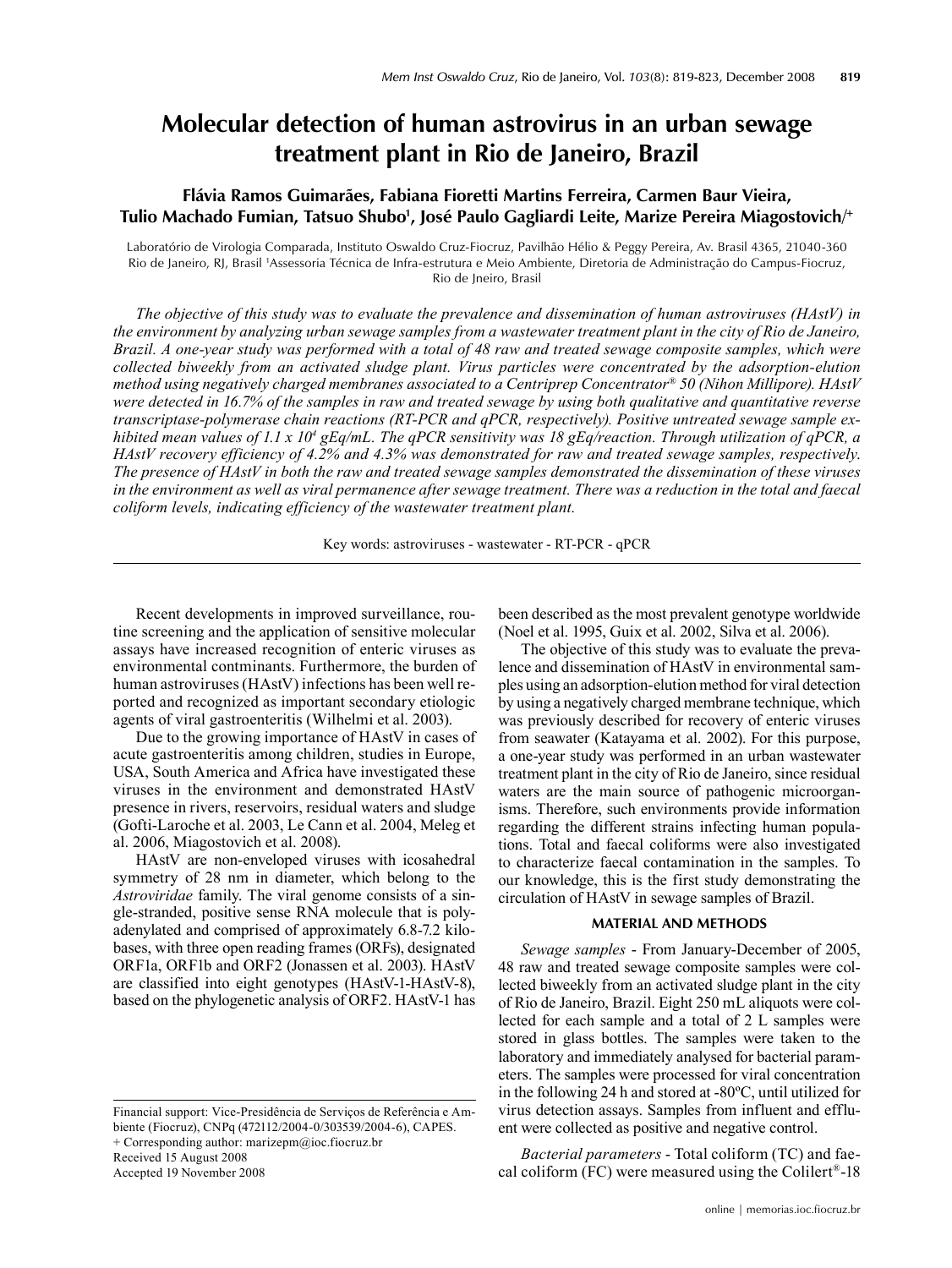Quanti-Tray®/2000 method (IDEXX Laboratories, Westbrook, USA).

*Viral particle concentration method* **-** HAstV were concentrated using an adsorption-elution method with negatively charged membranes, which included the insertion of an acid rinse step for removal of cations, as previously described (Katayama et al. 2002). Prior to process filtration,  $1.2 \text{ MgCl}_2$  was added in 2 L of water. The system was soaked briefly in a 10% bleach solution and rinsed in distilled water prior to each use. The eluate (10 mL) was re-concentrated to a final volume of 2 mL using a Centriprep Concentrator® 50 (Nihon Millipore).

*Recovery efficiency of the method for HAstV concentration* - In order to evaluate the recovery efficiency of HAstV from raw and untreated sewage, 100 µL of the 10% fecal suspension of HAstV genotype 1 strain (Gen-Bank accession number DQ381498), prepared in Tris/ HCl/Ca<sup>++</sup> 0.01M pH 7.2 buffer, was spiked with HAstV. The negative control, without HAstV spiking, was also tested in order to certify the absence of a natural contamination. All assays for viral concentration were performed in triplicate (independent experiments) for both treated and untreated wastewater.

*Extraction of viral RNA* **-** Prior to extraction, 70 µL of Vertrel® (Sigma-Aldrich Corporation, St. Louis, Missouri, USA) was added to 140 µL of the sample and then centrifuged at 800 *g* for 10 min. Nucleic acid extraction from the supernatant was performed using a QIAmp Viral RNA Mini Kit® (Qiagen, Inc, Valencia, California, USA), following the manufacturer's protocol.

*Reverse transcription reaction (RT)* **-** The synthesis of cDNA was performed with RT using a random primer (PdN6, 50 A260 units, Amersham Biosciences, Chalfont St Giles, Buckinghamshire, UK) as previously described (Ferreira et al. 2008).

*Enzymatic amplification* **-** (i) Reverse transcription-Polymerase chain reaction (RT-PCR). Amplification was performed using 10-µL aliquots of the cDNA, as described in a previous study (Noel et al 1995). HAstV type 2 strain, obtained from faecal suspension at the Regional Reference Centre of Rotaviruses, was used as positive control. To exclude the possibility of crosscontamination, all reagents used for PCR were prepared in a laminar flow cabinet. A positive and a negative control were included in all PCR reactions. (ii) Quantitative Real-time PCR (qPCR). For specific detection and quantification of the HAstV genome, 5 µL of cDNA was also assayed. Amplification was performed in a 25 µL reaction mixture with the PCR Master Mix® (Applied Biosystems, Branchbug, New Jersey, USA). The reaction contained 5  $\mu$ L of a cDNA sample or 10  $\mu$ L of a quantified plasmid DNA, 1X TaqMan master mix, and the corresponding primers and TaqMan probes at the appropriate concentrations. HAstV genomes were quantified with 0.1  $\mu$ M of the primers AV1 and AV2 and 0.15  $\mu$ M of the fluorogenic probe AVS, as described by LeCann et al. (2004). Then, the uracil N-glycosilase in the core mix was activated (2 min at 50°C), followed by activation of the AmpliTaq Gold for 10 min at 95°C and 45 cycles (15 s at 94ºC and 1 min at 55°C), performed with an ABI 7500® (Applied Biosystem, California, USA). All samples were performed in duplicate. Positive and negative controls were included. The amount of DNA was defined as the average of the duplicate data obtained. The RT-PCR/qPCR reactions were performed in separate rooms from those used for viral isolation and processing of water samples. Table I shows the sequences of the primers used in both enzymatic amplification reactions.

TABLE I

|                  |  |  |  |  | Primers and probe used for amplification and detection of |  |  |  |  |
|------------------|--|--|--|--|-----------------------------------------------------------|--|--|--|--|
| human astrovirus |  |  |  |  |                                                           |  |  |  |  |

| Name                   | Nucleotide sequence $(5' -3')$                                 |
|------------------------|----------------------------------------------------------------|
| Mon 269 $(+)^a$        | 4526 CAA CTC AGG AAA CAG GGT GT 4545                           |
| Mon 270 $(-)^a$        | 4955 TCA GAT GCA TTG TCA TTG GT 4974                           |
| AV1 $(+)$ <sup>b</sup> | <sup>6775</sup> CCG AGT AGG ATC GAG GGT <sup>6797</sup>        |
| AV2 $(-)^b$            | <sup>6708</sup> GCT TCT GAT TAA ATC AAT TTT AA <sup>6725</sup> |
| AVS (Probe) $\iota$    | 6739 Fam-CTT TTC TGT CTC TGT TTA GAT TA                        |
|                        | T TTT AAT CAC C-Tamra 6772                                     |
|                        |                                                                |

*a*: primers used for qualitative amplification (Noel et al. 1995); *b*: primers and probe used for quantitative polymerase chain reaction (Le Cann et al. 2004).

#### **Results**

*Detection and quantification of HAstV* **-** The RT-PCR and qPCR protocol were both applied to 48 sewage samples: 24 from inflow and 24 from outflow. A total of seven HAstV strains (14.6%) were detectable by using qualitative RT-PCR, while qPCR detected one positive sample  $(2.1\%)$  in a raw sewage with a titre of 1.1 x 10<sup>4</sup> G eq/mL. By using both methodologies, the total number of positive samples was determined to be 16.7% (8/48) of HAstV detected. The detection limit of the qPCR was 18 gEq/ reaction. The standard curve demonstrated a correlation coefficient (R2) from 0.995-0.999 and slope varying from -3.64-4.0. The HAstV recovery efficiency was 4.2% and 4.3% for raw and treated sewage samples, respectively, as demonstrated by qPCR.

After sedimentation and biological secondary treatment (activated sludge), 99.9% of TC and 99.9% of FC were removed (Table II). The efficiency of HAstV removal could not be calculated, since positive samples could not be quantified from the raw sewage. HAstV were detected in both outflow and inflow water samples collected on the same day (Table II).

### **Discussion**

In Brazil, studies have been developed in order to evaluate the microbiological quality of water, with an emphasis on bacterial contamination (Alves et al. 2002, Nogueira et al. 2003). However, few studies have investigated the presence of human enteric viruses in water samples (Mehnert & Stewien 1993, Mehnert et al. 1997, Villar et al. 2006, Miagostovich et al. 2008). The ab-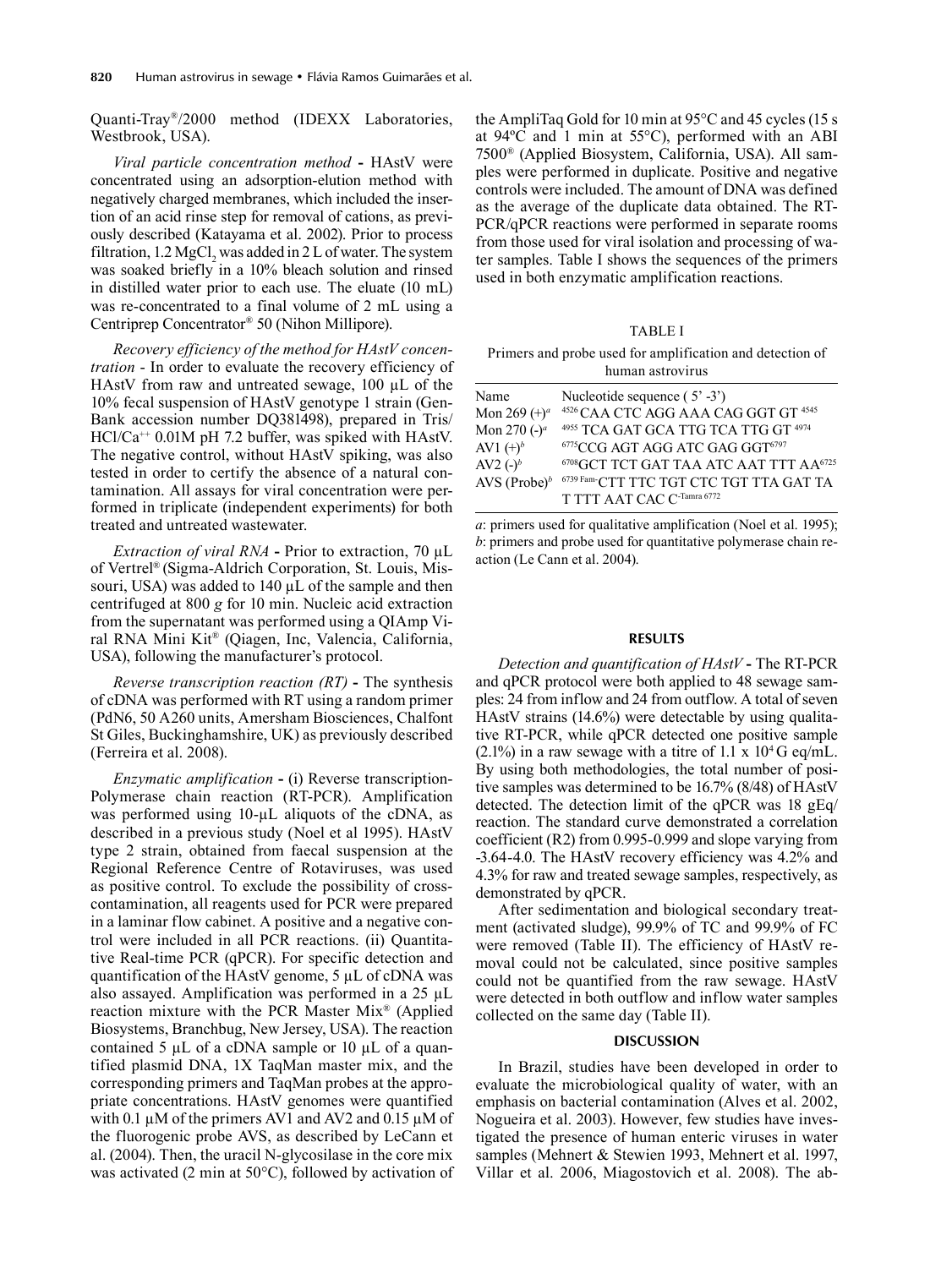| <b>TABLE II</b>                                                                                                 |
|-----------------------------------------------------------------------------------------------------------------|
| Microbiological results obtained from water samples collected at sewage treatment plant in Rio de Janeiro, 2005 |

| Samples    |                        | Raw sewage        |                    |                          |                   | Treated sewage     |                          | Removal efficiency                 |                            |  |
|------------|------------------------|-------------------|--------------------|--------------------------|-------------------|--------------------|--------------------------|------------------------------------|----------------------------|--|
| Month      | Sampling<br>collection | Total<br>coliform | Faecal<br>coliform | HAstV<br>detection       | Total<br>coliform | Faecal<br>coliform | HAstV<br>detection       | Total<br>coliform<br>$\frac{0}{0}$ | Faecal<br>coliform<br>$\%$ |  |
| Jan        | 1                      | $1,90E+06$        | $6,20E+05$         |                          | 5,45E+04          | $4,10E+03$         | $+$                      | 97.13                              | 99.99                      |  |
|            | 2                      | $5,30E+06$        | $1,10E+06$         |                          | $6,60E+04$        | $1,00E+04$         | $\overline{\phantom{0}}$ | 98.75                              | 99.99                      |  |
| Feb        | 3                      | ND                | N <sub>D</sub>     |                          | ND                | N <sub>D</sub>     | $\ddot{}$                | ND                                 | ND                         |  |
|            | 4                      | 2,31E+07          | 7,40E+06           |                          | $3,69E+05$        | $1,34E+05$         |                          | 98.40                              | 99.99                      |  |
| Mar        | 5                      | 5,94E+07          | $8.60E + 06$       |                          | $3,73E+05$        | $5,20E+04$         |                          | 99.37                              | 99.99                      |  |
|            | 6                      | $2,31E+07$        | 7,40E+06           |                          | $6.97E + 04$      | $1,10E+04$         |                          | 99.99                              | 99.99                      |  |
| Apr        | 7                      | $6,80E+07$        | $7,10E+06$         |                          | $1,90E+05$        | $2,40E+04$         |                          | 99.72                              | 99.99                      |  |
|            | 8                      | $7.91E+09$        | $2,43E+08$         |                          | $1,19E+05$        | $2,00E+04$         |                          | 99.99                              | 99.99                      |  |
| May        | 9                      | $5,25E+08$        | $3,05E+07$         |                          | $3.93E + 04$      | $2,00E+03$         |                          | 99.99                              | 99.99                      |  |
|            | 10                     | ND                | ND                 |                          | ND                | <b>ND</b>          |                          | <b>ND</b>                          | ND                         |  |
| Jun        | 11                     | <b>ND</b>         | ND                 |                          | ND                | ND                 |                          | <b>ND</b>                          | ND                         |  |
|            | 12                     | $1,00E + 08$      | $1,33E+07$         |                          | $5,73E+05$        | $7,40E+04$         | $\overline{\phantom{0}}$ | 99.43                              | 99.99                      |  |
| Jul        | 13                     | $1,18E+08$        | $4,86E+07$         |                          | $1,03E+05$        | $1,43E+04$         | ٠                        | 99.91                              | 99.99                      |  |
|            | 14                     | $1,78E+09$        | $5,20E+07$         | $\,{}^+$                 | $1,66E+06$        | $1,20E+05$         | $\, +$                   | 99.91                              | 99.99                      |  |
| Aug        | 15                     | $1,45E+09$        | $1,00E+07$         |                          | $6,60E+05$        | $2,70E+04$         |                          | 99.95                              | 99.99                      |  |
|            | 16                     | $5,24E+08$        | 7,40E+06           |                          | $3,28E+05$        | $8,50E+03$         |                          | 99.94                              | 99.99                      |  |
| Sep        | 17                     | $8,29E+09$        | $3,10E+07$         | $\ddag$                  | $9,30E+06$        | ND                 |                          | 99.88                              | ND                         |  |
|            | 18                     | $3,13E+09$        | $3,00E+07$         | $\,{}^+$                 | $1,90E+06$        | $2,00E+04$         |                          | 99.94                              | 99.93                      |  |
| Oct        | 19                     | $7,27E+09$        | $1,34E+08$         | $\overline{\phantom{a}}$ | $1,12E+07$        | 8,60E+04           | -                        | 99.85                              | 99.99                      |  |
|            | 20                     | $1,39E+09$        | 5,30E+07           | $+$ <sup>a</sup>         | $1,20E+06$        | $4,10E+04$         | $\ddot{}$                | 99.91                              | 99.99                      |  |
| <b>Nov</b> | 21                     | $1,57E+08$        | $2,28E+07$         | $\overline{\phantom{0}}$ | $3,13E+05$        | $1,00E + 04$       | $\overline{\phantom{0}}$ | 99.80                              | 99.99                      |  |
|            | 22                     | $6,21E+08$        | $1,65E+08$         |                          | $2,39E+05$        | $9,10E+04$         | $\overline{\phantom{a}}$ | 99.96                              | 99.99                      |  |
| Dec        | 23                     | $4,65E+08$        | $4,00E+07$         |                          | $2,22E+04$        | $1,00E + 04$       |                          | 99.99                              | 99.99                      |  |
|            | 24                     | $2,28E+08$        | $1,00E+07$         |                          | $6,24E+04$        | $9,70E+04$         |                          | 99.97                              | 99.99                      |  |

*a*: HAstV detection by qPCR; ND: not done.

sence of viral concentration methods of high recuperation efficiency and detection methods of low cost have been indicated as the primary reason for the low number of studies in the area of environmental virology. There is a growing demand for studies that establish fast and sensitive methods for the detection of viruses in environmental samples.

The recovery efficiency of the virus concentration method based on electrostatic interactions among viruses and an electronegative filter was previously evaluated for poliovirus (Katayama et al. 2002). Recently, the recovery of noroviruses and sapoviruses from sewage treatment plant also demonstrated the efficiency of this method for concentration and detection of viruses in water samples (Haramoto et al. 2006, 2008). In this study, the recovery of HAstV in both influent and effluent of the wastewater treatment plant was demonstrated using this methodology. However, the prevalence of HAstV (16.7%) was low when compared with other studies, with high indexes ranging from 43-100% and 82.3% from inflow and outflow wastewater samples, respectively (Nadan et al. 2003, Le Cann et al. 2004, Meleg et al. 2006). The high percentage of HAstV detected in sewage samples are usually explained due to the high seroprevalence (80-90%) of HAstV in the studied population, the high

stability of these viruses in the environment, and the efficiency of the ultracentrifugation method that is traditionally used to concentrate and recover viral particles from wastewater (Le Cann et al. 2004). The low recovery of HAstV could be due to the low efficiency of the method used in this study and/or the low organic load supplied to the sewage treatment plant.

The prevalence of gastroenteritis associated with HAstV infection ranges from 2-11% and 2-26% in the developed and developing countries, respectively (Chikhin-Brachet et al. 2002, Cunlife et al. 2002, Dalton et al. 2002, Ratcliff et al. 2002). In Brazil, the prevalence of HAstV in the paediatric population ranged from 2-28% (Cardoso et al. 2002, Gabbay et al. 2005, Silva et al. 2006, Resque et al. 2007, Victoria et al. 2007, Soares et al. 2008). The Regional Reference Centre of Rotaviruses demonstrated a 7.8% prevalence of HAstV infection in the city of Rio de Janeiro in 2005 (unpublished data), which was lower than the prevalence detected from environmental samples in this study. According to studies based on HAstV detection in environmental samples, asymptomatic and/or mild digestive morbidity HAstV infections could create an underestimation of the real prevalence of infection by this virus in the population (Meleg et al. 2006). Studies with environmental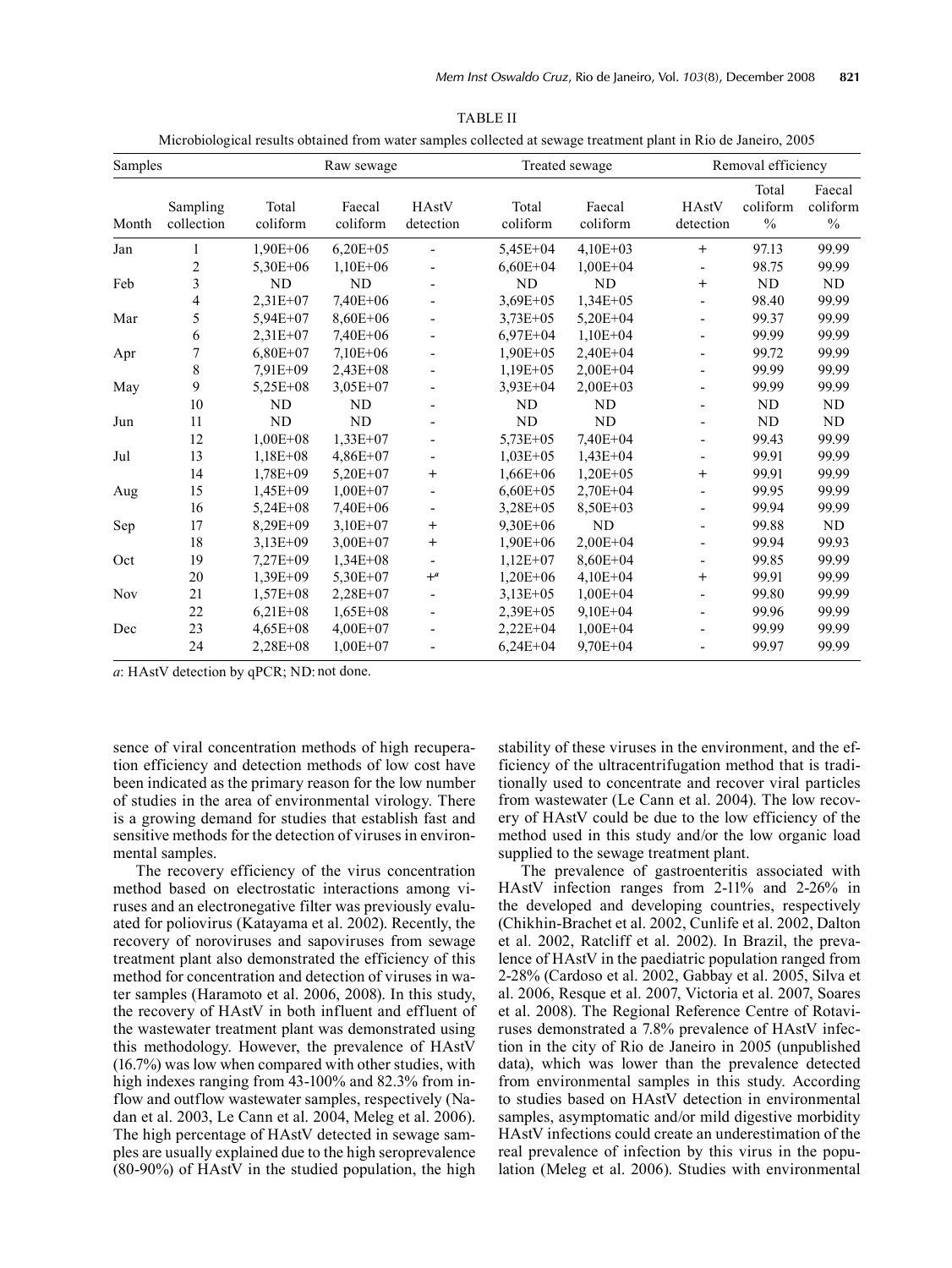samples have been suggested to replace those with clinical samples in order better determine the circulation of HAstV, since there is a higher prevalence of this virus in the environment than in clinical samples.

The presence of HAstV in both raw and treated samples demonstrates the resistance of these viruses to wastewater treatment and corroborates previous studies that also detected HAstV in inflow and outflow waters (Nadan et al. 2003, Le Cann et al. 2004, Meleg et al. 2006). This data suggest that HAstV resist sewage treatment at the activated sludge plant, remaining in the environment after being discharged into water body and is not related to the observed high removal efficiency of the total and faecal coliforms. Data obtained with these samples were previously published and demonstrated that the removal index of hepatitis A virus HAV (42.3%) was less than that for TC and FC (Villar et al. 2006). Molecular methods used for detecting HAstV cannot distinguish between infectious and non-infectious virions, although they provide a rapid and sensitive method to detect viruses as an alternative to overcome the limitations of conventional techniques, such as cell cultures, since HAstV are considered fastidious viruses. The detection of a single strand RNA genome in the environment has suggested the presence of infective viruses, since this molecule is not very stable in the environment (Meleg et al. 2006).

Although described as a more sensitive method that is recommended for investigation of environmental samples with low viral concentrations (Laverick et al. 2004), utilization of qPCR (Le Cann et al. 2004) did not present satisfactory results. Previous investigations have indicated lower sensitivity of the qPCR technique in comparison to traditional PCR (Noble et al. 2003, Grimm et al. 2004, Bastien et al. 2008).

To our knowledge, this is the first study demonstrating the detection of HAstV in a sewage treatment plant in Brazil. In a previous study, this methodology demonstrated the recovery of many human enteric viruses in the Amazon basin, with a 15.4% prevalence of HAstV in river waters (Miagostovich et al. 2008). This methodology, designed to both concentrate and detect HAstV in environmental samples, offers a new perspective for evaluation of viral circulation amongst the population via environmental dissemination.

## **ACKNOWLEDGEMENT**

To Márcia Terezinha de Moraes e Souza, for supporting the cloning methodology, and Constança Britto, for helping with qPCR.

#### **REFERENCES**

- Alves NC, Odorizzi AC, Goulart F 2002. Análise microbiológica de águas minerais e de água potável de abastecimento. *Rev Saude Publica 36*: 749-751.
- Bastien P, Procop GW, Reischl U 2008. Quantitative Real-Time PCR is not more sensitive than "conventional" PCR. *J Clin Microbiol 46*: 1897-1900.
- Cardoso DD, Fiaccadori FS, Souza MB, Martins RM, Leite JP 2002. Detection and genotyping of astrovirus from children with acute gastroenteritis from Goiânia, Goiás, Brazil. *Med Sci Monit 8*: CR624-CR628.
- Chikhi-Brachet R, Bon F, Toubiana L, Pothier P, Nicolas JC, Flahault A, Kohli E 2002. Virus diversity in a winter epidemic of acute diarrhea in France. *J Clin Microbiol 40*: 4266-4272.
- Cunliffe NA, Dove W, Gondwe JS, Thindwa BD, Greensill J, Holmes JL, Bresee JS, Monroe SS, Glass RI, Broadhead RL, Molyneux ME, Hart CA 2002. Detection and characterization of human astroviruses in children with acute gastroenteritis in Blantyre, Malawi. *J Med Virol 67*: 563-566.
- Dalton RM, Roman ER, Negredo AA, Wilhelmi ID, Glass RI, Sanchez-Fauquier A 2002. Astrovirus acute gastroenteritis among children in Madrid, Spain. *Pediatr Infect Dis J 21*: 1038-1041.
- Ferreira MS, Xavier MP, Fumian TM, Victoria M, Oliveira SA, Pena LH, Leite JP, Miagostovich MP 2008. Acute gastroenteritis cases associated with noroviruses infection in the state of Rio de Janeiro. *J Med Virol 80*: 338-344.
- Gabbay YB, Luz CR, Costa IV, Cavalcante-Pepino EL, Sousa MS, Oliveira KK, Wanzeller AL, Mascarenhas JD, Leite JP, Linhares A C 2005. Prevalence and genetic diversity of astroviruses in children with and without diarrhea in São Luis, Maranhão, Brazil. *Mem Inst Oswaldo Cruz 100*: 709-714.
- Gofti-Laroche L, Gratacap-Cavallier B, Demanse D, Genoulaz O, Seigneurin JM, Zmirou D 2003. Are waterborne astrovirus implicated in acute digestive morbidity (EMIRA study)? *J Clin Virol 27*: 74-82.
- Grimm AC, Cashdollar JL, Williams EP, Fout GS 2004. Development of an astrovirus RT-PCR detection assay for use with conventional, real-time, and integrated cell culture/RT-PCR. *Can J Microbiol 50*: 269-278.
- Guix S, Caballero S, Villena C, Bartolome R, Latorre C, Rabella N, Simo M, Bosch A, Pinto RM 2002. Molecular epidemiology of astrovirus infection in Barcelona, Spain. *J Clin Microbiol 40*: 133-139.
- Haramoto E, Katayama H, Oguma K, Yamashita H, Tajima A, Nakajima H, Ohgaki S 2006. Seasonal profiles of human noroviruses and indicator bacteria in a wastewater treatment plant in Tokyo, Japan. *Water Sci Technol 54*: 301-308.
- Haramoto E, Katayama H, Phanuwan C, Ohgaki S 2008. Quantitative detection of sapoviruses in wastewater and river water in Japan. *Lett Appl Microbiol 46*: 408-413.
- Jonassen CM, Jonassen TO, Sveen TM, Grinde B 2003. Complete genomic sequences of astroviruses from sheep and turkey: comparison with related viruses. *Virus Res 91*: 195-201.
- Katayama H, Shimasaki A, Ohgaki S 2002. Development of a virus concentration method and its application to detection of enterovirus and norwalk virus from coastal seawater. *Appl Environ Microbiol 68*: 1033-1039.
- Laverick MA, Wyn-Jones AP, Carter MJ 2004. Quantitative RT-PCR for the enumeration of noroviruses (Norwalk-like viruses) in water and sewage. *Appl Microbiol 39*: 127-136.
- Le Cann P, Ranarijaona S, Monpoeho S, Le Guyader F, Ferré V 2004. Quantification of human astroviruses in sewage using real-time RT-PCR. *Res Microbiol 155*: 11-15.
- Mehnert DU, Stewien KE 1993. Detection and distribution of rotavírus in raw sewage and creeks in São Paulo, Brazil. *Appl Environ Microbiol 59*: 1140-143.
- Mehnert DU, Stewien KE, Harsi CM, Queiroz AP, Candeias JM, Candeias JA 1997. Detection of rotavirus in sewage and creek water: efficiency of the concentration method. *Mem Inst Oswaldo Cruz 92*: 97-100.

Meleg E, Jakab F, Kocsis B, Bányai K, Melegh B, Szucs G 2006. Hu-